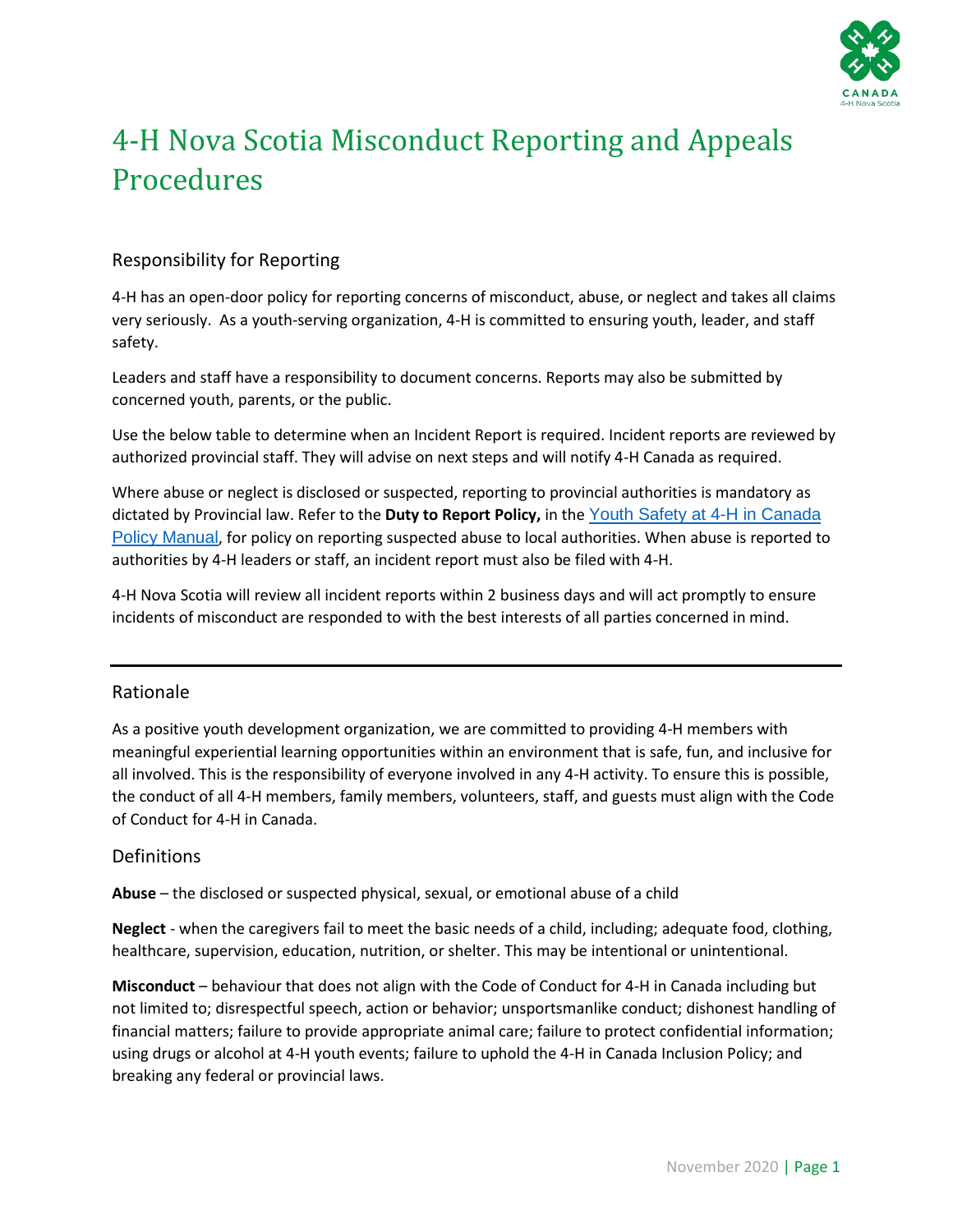

**Youth Safety Reporting System for 4-H in Canada -** Staff and trained Leaders must document all serious incidents, that occur during a 4-H activity. The purpose of the Incident Report is to ensure 4-H has details of the incident should questions arise and to ensure measures are taken to prevent future incidents. The Youth Safety Reporting System for 4-H in Canada is a confidential online reporting tool to protect and support youth, staff, leaders and the organization. A paper copy of a blank incident report should be on hand during any 4-H activities so that it is easy to take notes before entering the incident details into the online form at [https://4-h-canada.i-sight.com/external-capture.](https://4-h-canada.i-sight.com/external-capture) See the table below to determine when an online Incident Report is required.

#### Responsibility for Immediate Action

If an incident is occurring which jeopardizes the physical or mental safety of participants, or the reputation of 4-H, the event organizer (Trained Leader or 4-H Nova Scotia Staff) has the authority to remove the disruptive individual(s) from the activity.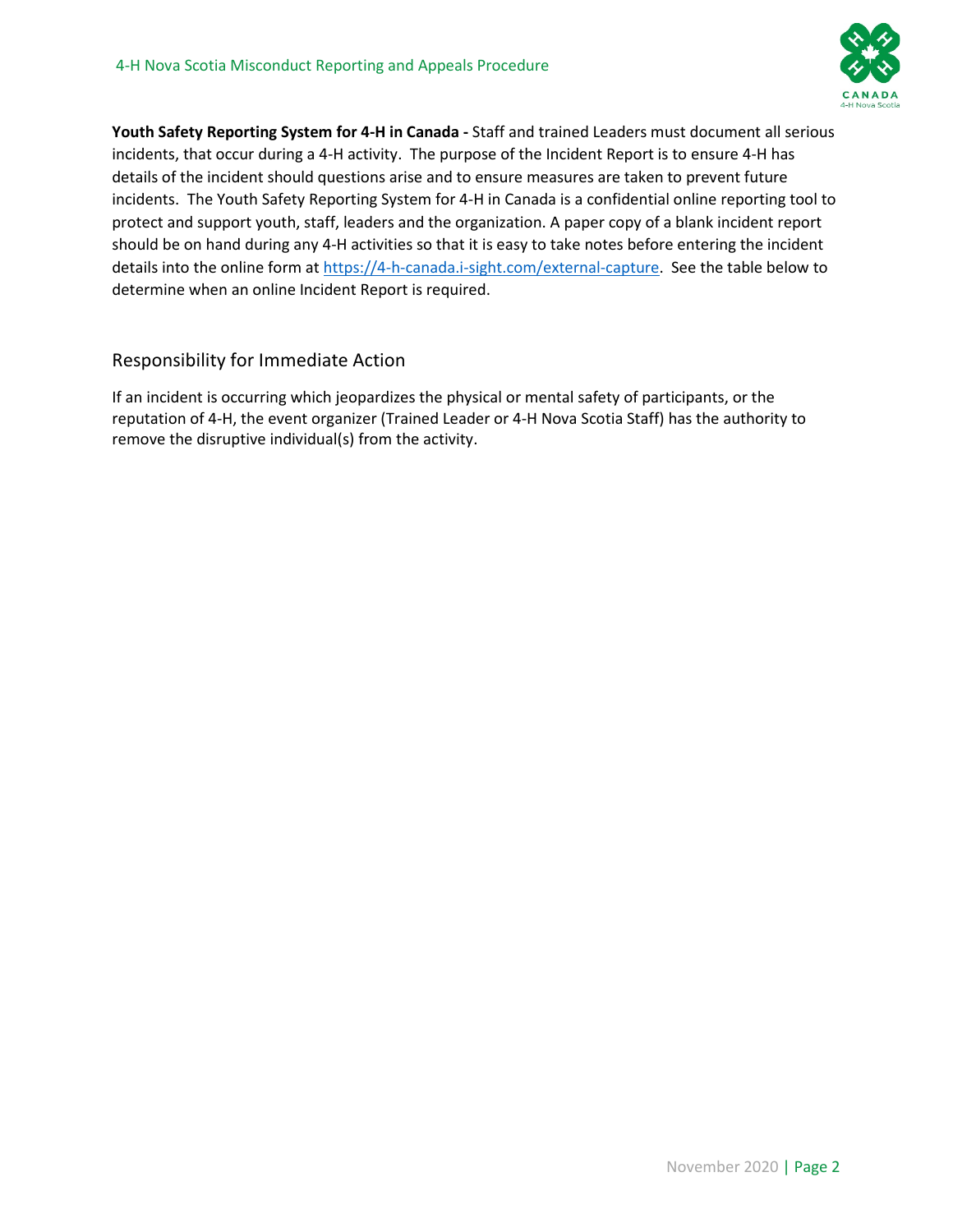

## When to Report Incidents for 4-H in Canada

| <b>ISSUE</b>                                                          | <b>INCIDENT REPORT REQUIRED:</b>                                          |                                                |
|-----------------------------------------------------------------------|---------------------------------------------------------------------------|------------------------------------------------|
| Observe, know, or suspect child                                       | Always notify authorities first.                                          |                                                |
| abuse or child is in harm's way.                                      | Then complete an incident report if 4-H leaders or youth are<br>involved. |                                                |
| Misconduct related to:                                                | Always.                                                                   |                                                |
| -mishandling of finances,<br>-breaking federal or provincial          | Refer to 4-H in Canada Youth Safety policy manual:                        |                                                |
| law,                                                                  | <b>Misconduct Policy</b><br>$\bullet$                                     |                                                |
| -using drugs or alcohol at a 4-H                                      |                                                                           |                                                |
| youth event.                                                          |                                                                           |                                                |
| Failure to uphold policy:                                             | Always.                                                                   |                                                |
| -breach of confidential personal,<br>health, or financial information | Refer to 4-H in Canada Youth Safety policy manual:                        |                                                |
| -youth or adult is excluded from                                      | <b>Safety Assessment and Management Policy</b><br>$\bullet$               |                                                |
| participating<br>-failure to implement youth                          | <b>Inclusion Policy</b><br>$\bullet$                                      |                                                |
| supervision practices (i.e. Rule of<br>Two)                           | <b>Supervision Policy</b><br>$\bullet$                                    |                                                |
| Risk to 4-H reputation and image.                                     | Always.                                                                   |                                                |
| <b>ISSUE</b>                                                          | <b>ADDRESS LOCALLY:</b>                                                   | <b>INCIDENT REPORT</b><br><b>REQUIRED:</b>     |
| Concerning actions, such as                                           | If able to address the issue                                              | If this is a repeated issue or                 |
| -disrespectful speech, action, or                                     | at club or event with quick                                               | behaviour raises safety                        |
| behaviour                                                             | resolution or corrective                                                  | concerns.                                      |
| -unsportsmanlike conduct<br>-not providing appropriate animal         | coaching.                                                                 |                                                |
| care                                                                  |                                                                           |                                                |
| Accident or illness involving any                                     | If very basic first aid                                                   | If there is an illness, injury,                |
| participants.                                                         | treatment provided. A note                                                | mental health concern, or if a                 |
|                                                                       | on treatment is given to                                                  | vehicle is involved.                           |
|                                                                       | parents.                                                                  |                                                |
| Property damage.                                                      | If it is easily repaired.                                                 | If it is unexpected, may<br>involve insurance. |
| <b>ISSUE</b>                                                          | <b>ALTERNATIVE RESOLUTION PROCESS</b>                                     |                                                |
| Interpersonal conflict between                                        | If conflict or grievance is related to misconduct, use the table          |                                                |
| youth or adults.                                                      | above to determine if an incident report is required.                     |                                                |
| Grievance about a 4-H project or                                      |                                                                           |                                                |
| program decision.                                                     | Otherwise try to resolve at club or event first.                          |                                                |
|                                                                       | 4-H-NS-Conflict-Resolution-Tips-and-Procedures-01-2020.pdf                |                                                |
|                                                                       | (4hnovascotia.ca) offers tips and next steps if further support           |                                                |
|                                                                       | is needed. If this does not resolve the conflict or grievance,            |                                                |
|                                                                       | reach out to the Provincial office for support.                           |                                                |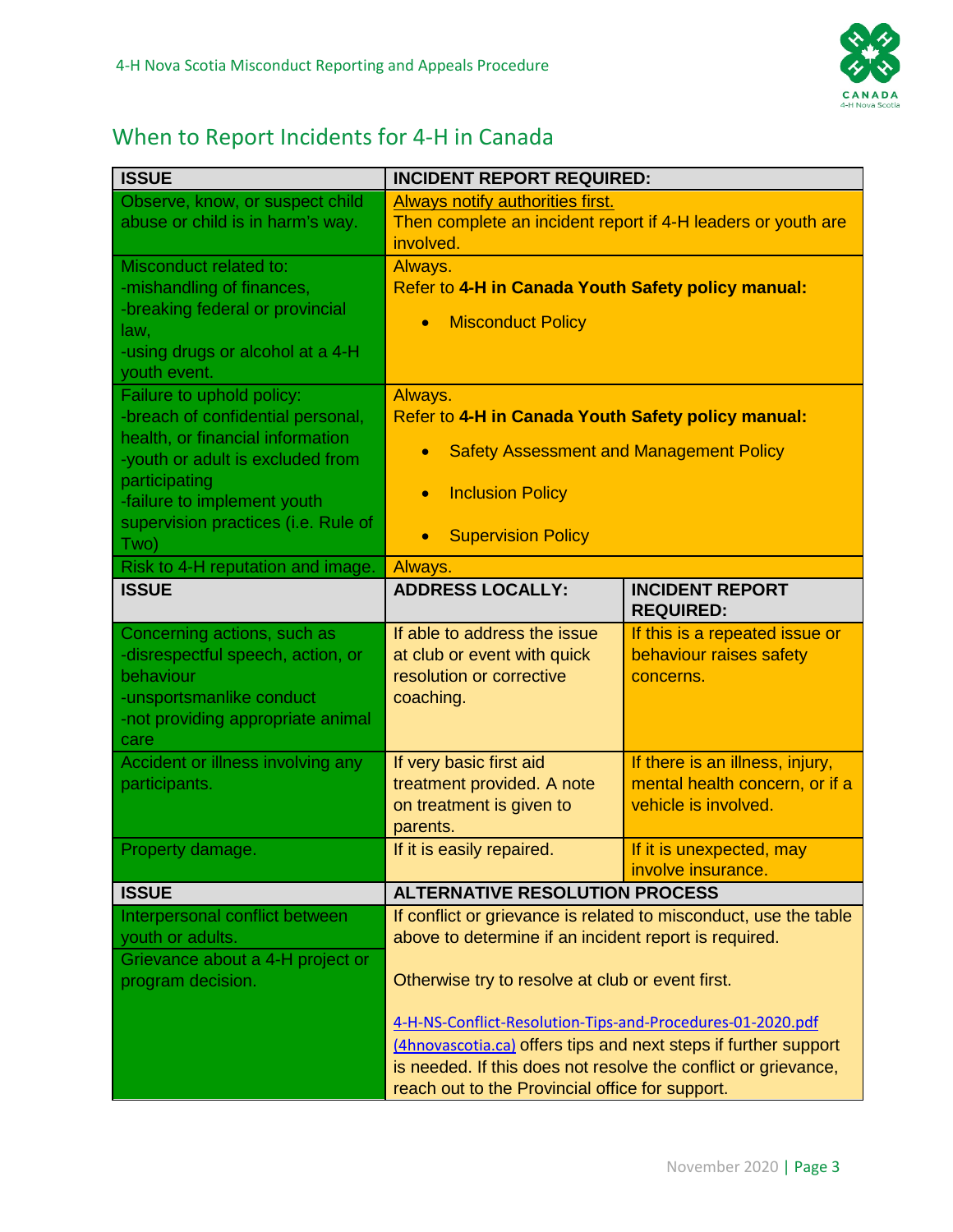

#### Misconduct Reporting

Issues of a serious nature (see table above) must be reported using a confidential online 4-H incident report form through the [Youth Safety Reporting System for 4-H in Canada](https://4-h-canada.i-sight.com/external-capture). Refer to the [Incident](https://4-h-canada.ca/sites/default/files/risk-management/youth-safety/4-h_incident-reporting-quick-reference-guide.pdf)  [Reporting Quick Reference Guide](https://4-h-canada.ca/sites/default/files/risk-management/youth-safety/4-h_incident-reporting-quick-reference-guide.pdf) for assistance completing the online form.

#### Incident Report Handling

- 1. Online incident reports are received and reviewed by the Executive Director to determine next steps:
	- Where possible corrective coaching will be provided to try to correct the issue.
	- For more serious issues the Executive Director will refer these incidents to the provincial board and Conflict Management and Dispute Resolution Committee.
- 2. The Conflict Management and Dispute Resolution Committee shall review serious incidents and make recommendations for action.
- 3. The Conflict Management and Dispute Resolution Committee has the authority to issue a temporary suspension of 4-H members, family members, volunteers, staff, or guests while a review of the incident and verification of facts of the allegations is conducted.
- 4. Following the review of the incident, the Conflict Management and Dispute Resolution Committee will communicate the result of their review to the individual in question and the individual who filed the incident report. The Conflict Management and Dispute Resolution Committee has the authority to:
	- Require retraining on 4-H Canada Code of Conduct expectations
	- Issue a set of expectations for positive reengagement
	- Extend the temporary suspension, with a designated return date
	- Permanently terminate an individual's opportunity to participate in 4-H

#### Suspension and Termination

The involved party will be notified in writing by the Executive Director of suspensions or terminations, unless such disclosure would jeopardize any review or statutory investigation.

Grounds for suspension include:

- a. The involved party is the subject of an investigation for a:
	- i. Criminal offence
	- ii. Child protection report
	- iii. Other statutory offence
- b. The involved party is under review for committing a serious, or repeated, breach of the Code of Conduct for 4-H in Canada or Youth Safety policies
- c. The involved party fails to comply with government statutes or regulations, putting 4-H in Canada, participants, or partners at risk of harm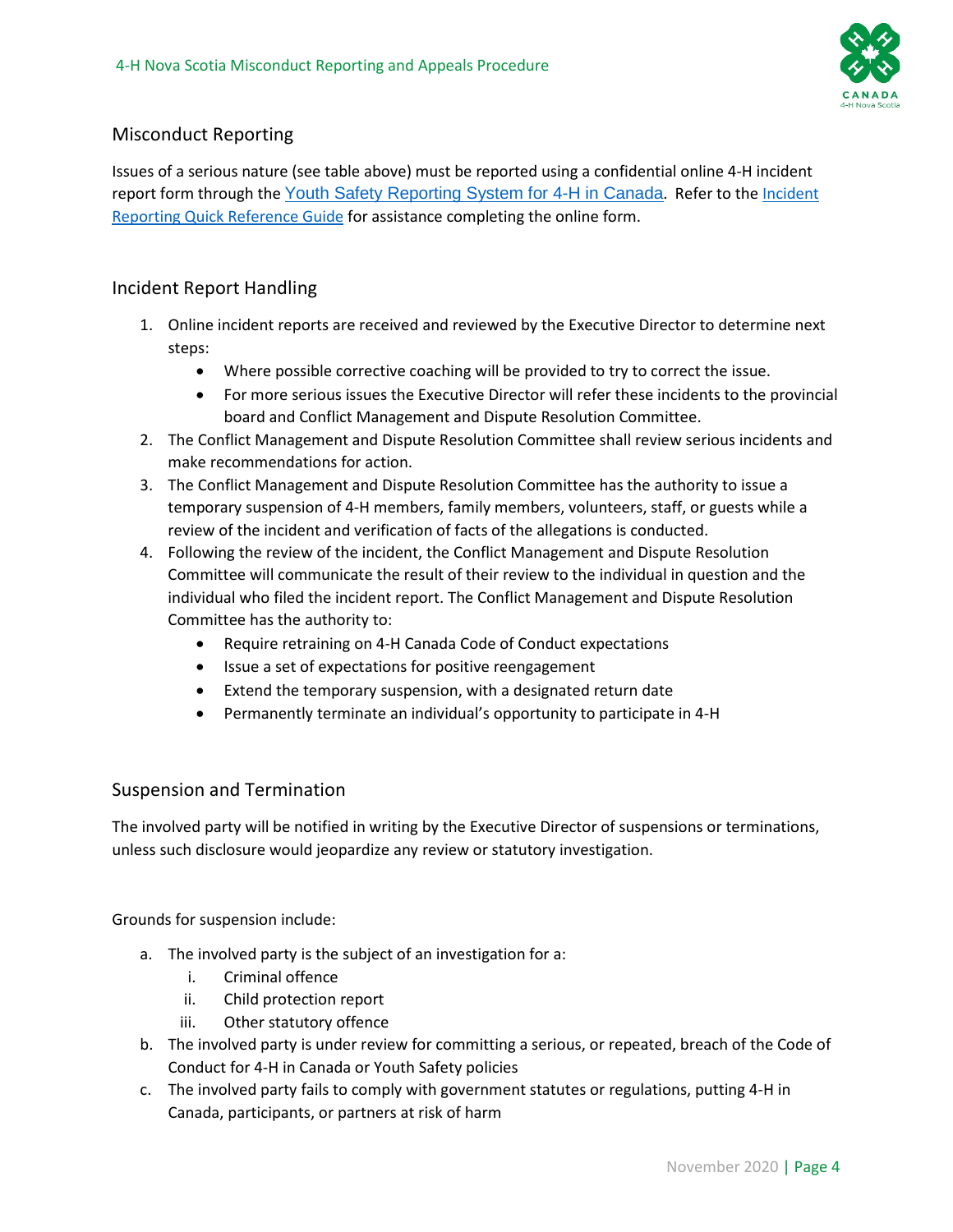

d. The involved party's presence at a 4-H event is believed to pose a risk to others. Members over the age of 19, leaders and staff will be automatically terminated by the provincial organization in the event of criminal charges.

Grounds for termination include:

- a. Serious, or repeated breaches of the Code of Conduct for 4-H in Canada or Youth Safety policies
- b. Failure to comply with government statutes or regulations, putting 4-H in Canada, participants, or partners at risk of harm
- c. The involved party's presence at a 4-H event is believed to pose a risk to others
- d. Members over the age of 19, leaders and staff will be automatically terminated by the provincial organization in the event of criminal charges.

Terms of suspension (temporary) or termination (permanent) shall include:

- The individual will not take part in any activity connected to 4-H in Canada
- The individual will not enter 4-H property or premises (including premises rented or leased for use by 4-H)
- The individual will not represent themselves in a 4-H capacity
- The individual will not contact youth members

Any breaches of the terms of suspension, or concealment by others, will be considered grounds for immediate termination of anyone involved.

#### Documentation and Reporting

The Executive Director will document the misconduct review process and will notify 4-H Canada of any suspensions or terminations.

The Executive Director will determine what key stakeholders need to be notified of the change in status where the health and safety of members, youth and staff is relevant.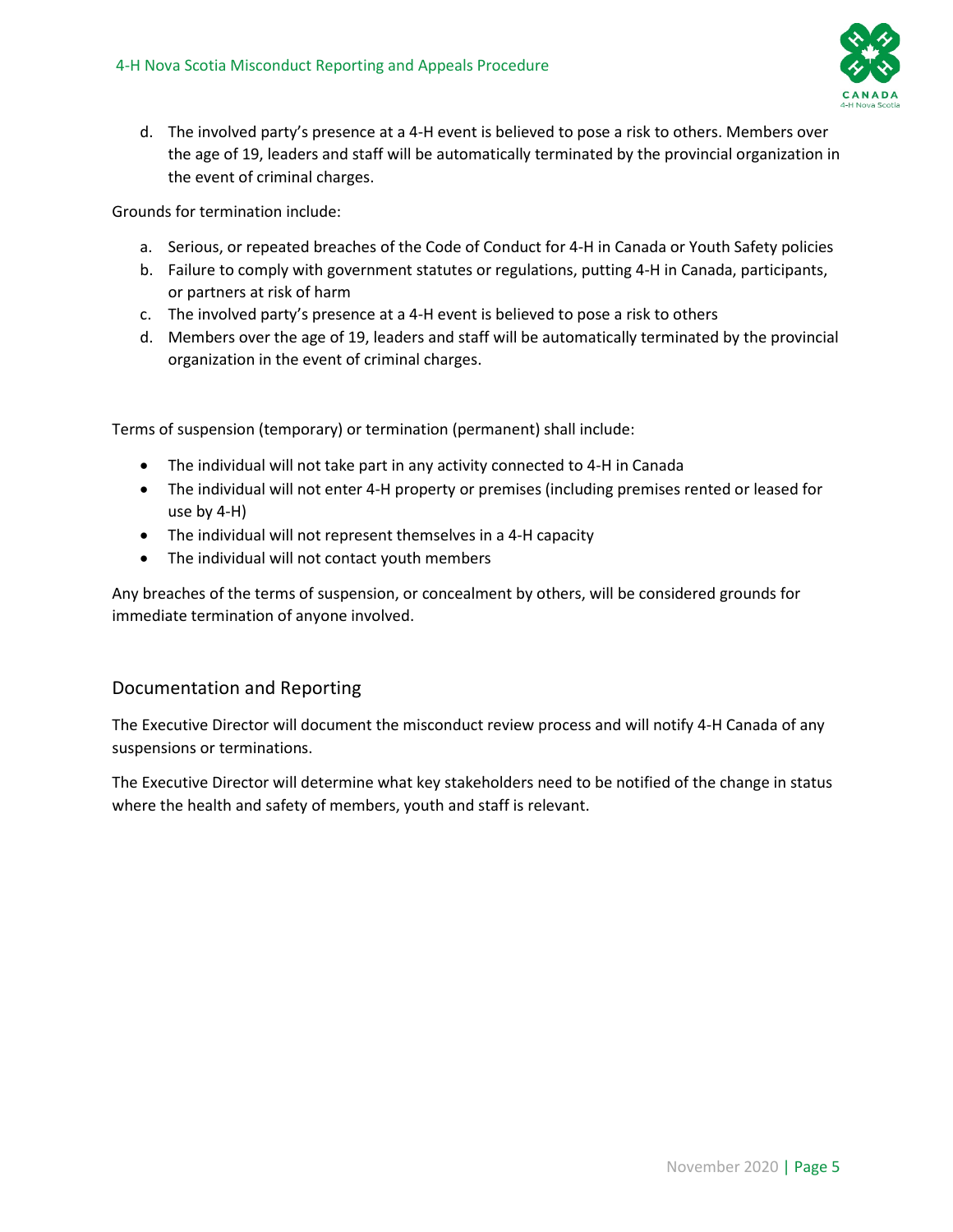

#### Suspension and Termination Appeals

Any suspended or terminated youth member, leader, parent, volunteer or staff has the right to submit an appeal for consideration by the Conflict Management and Dispute Resolution Committee if they believe an improper ruling/decision has been made concerning a misconduct issue rendered by the Conflict Management and Dispute Resolution Committee.

#### *Grounds for Appeal:*

A decision cannot be appealed simply because one does not like or agree with it; an appeal may only be heard if there are sufficient grounds. Sufficient grounds for appeal occur where the Conflict Management and Dispute Resolution Committee:

- 1. Made a decision that they did not have authority or jurisdiction to do so as set out in governing documents;
- 2. Failed to follow procedures as laid out in the Internal Process for Conflict Management and Dispute Resolution Committee.
- 3. Made a decision which was influenced by bias. Bias being defined as a lack of neutrality to such an extent that the decision-maker is unable to consider other views;
- 4. Exercised their discretion for an improper purpose;
- 5. Made a decision that was grossly unreasonable or unfair.
- 6. Did not have access to all pertinent information that could influence the decision (e.g. new information has become available)

The Appellant will bear the onus of proof in the appeal and therefore must be able to demonstrate that the Conflict Management and Dispute Resolution Committee made an error, as described above.

#### *Appeals Process*

If an individual determines they have grounds for an appeal, they have thirty (30) days to make an appeal, in writing to the provincial office.

The Executive Director will notify the Provincial Board chair and the Conflict Management and Dispute Resolution Committee will rule on the appeal. The Executive Director will report on the final outcome.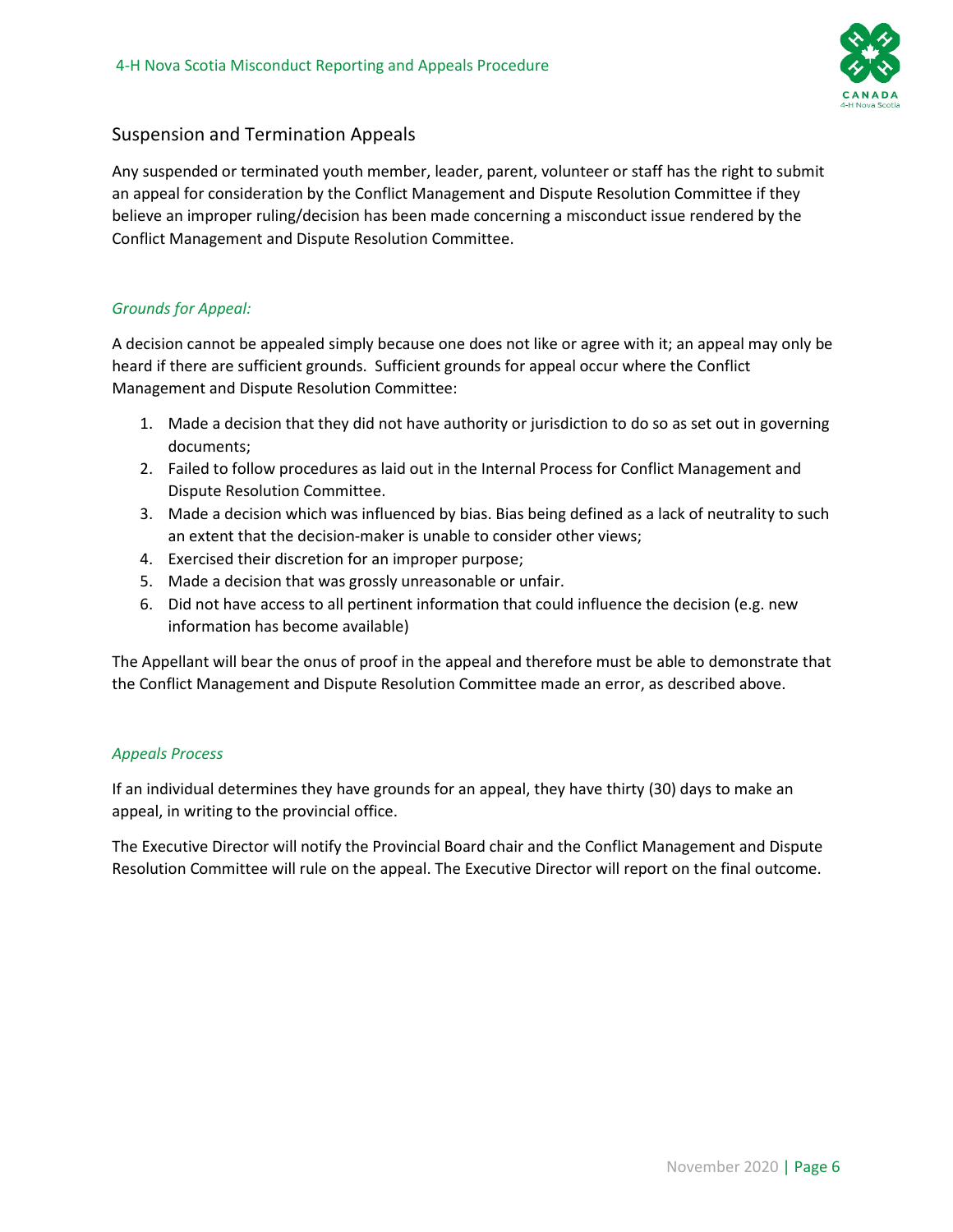

### Appendix B: Steps for Incident Reporting for 4-H in Canada

Leaders and staff have a responsibility to document concerns. Reports may also be submitted by concerned youth, parents, or the public.



#### **LEGEND**

Reportable Incident

Documentation of Report

Actions by Provincial 4-H Organization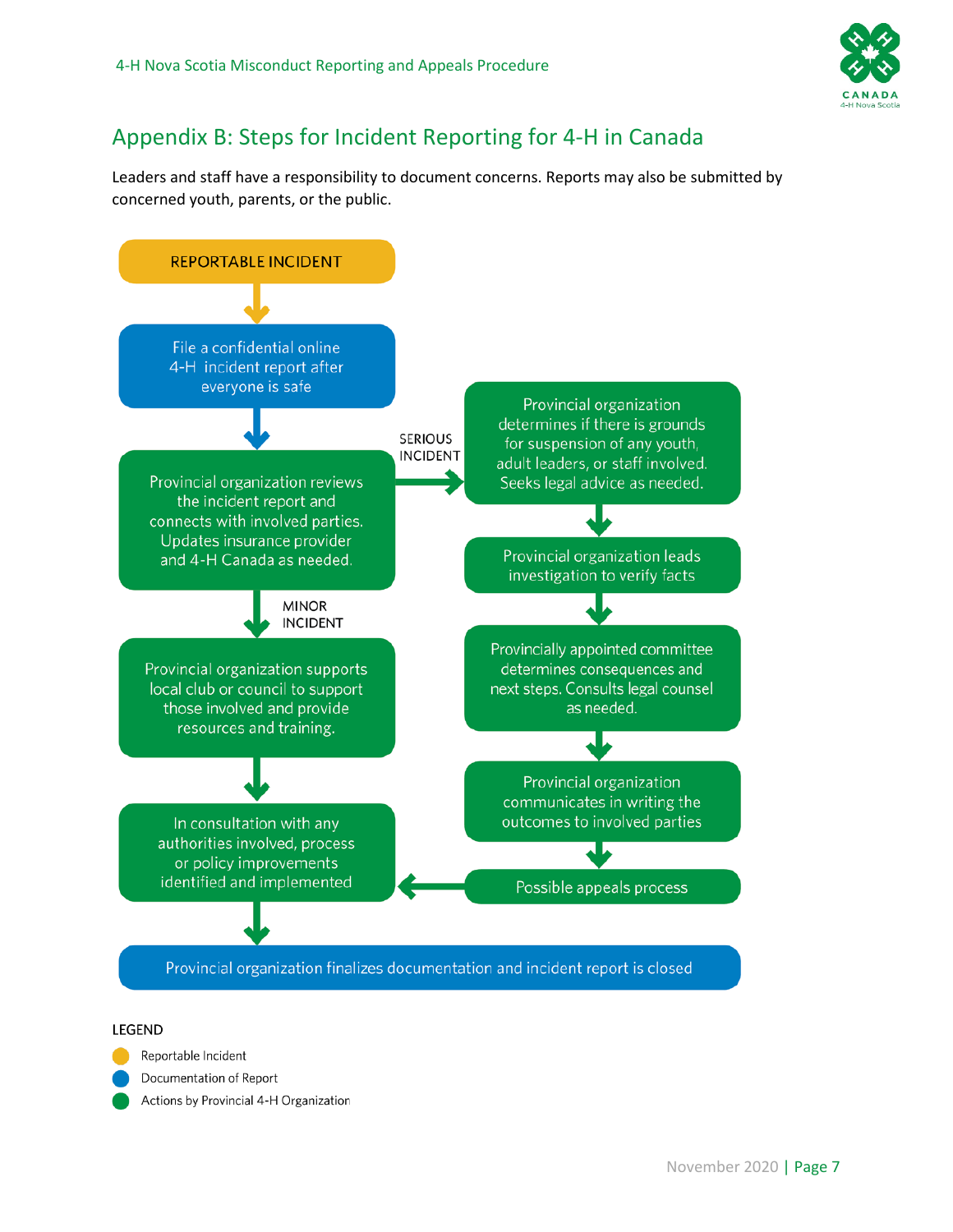

### Appendix C: Steps for Reporting Child Abuse for 4-H in Canada

The safety of all children must always be ensured in the process of reporting abuse.

4-H Canada guidelines are based on the best practices developed by the Canadian Centre for Child Protection.